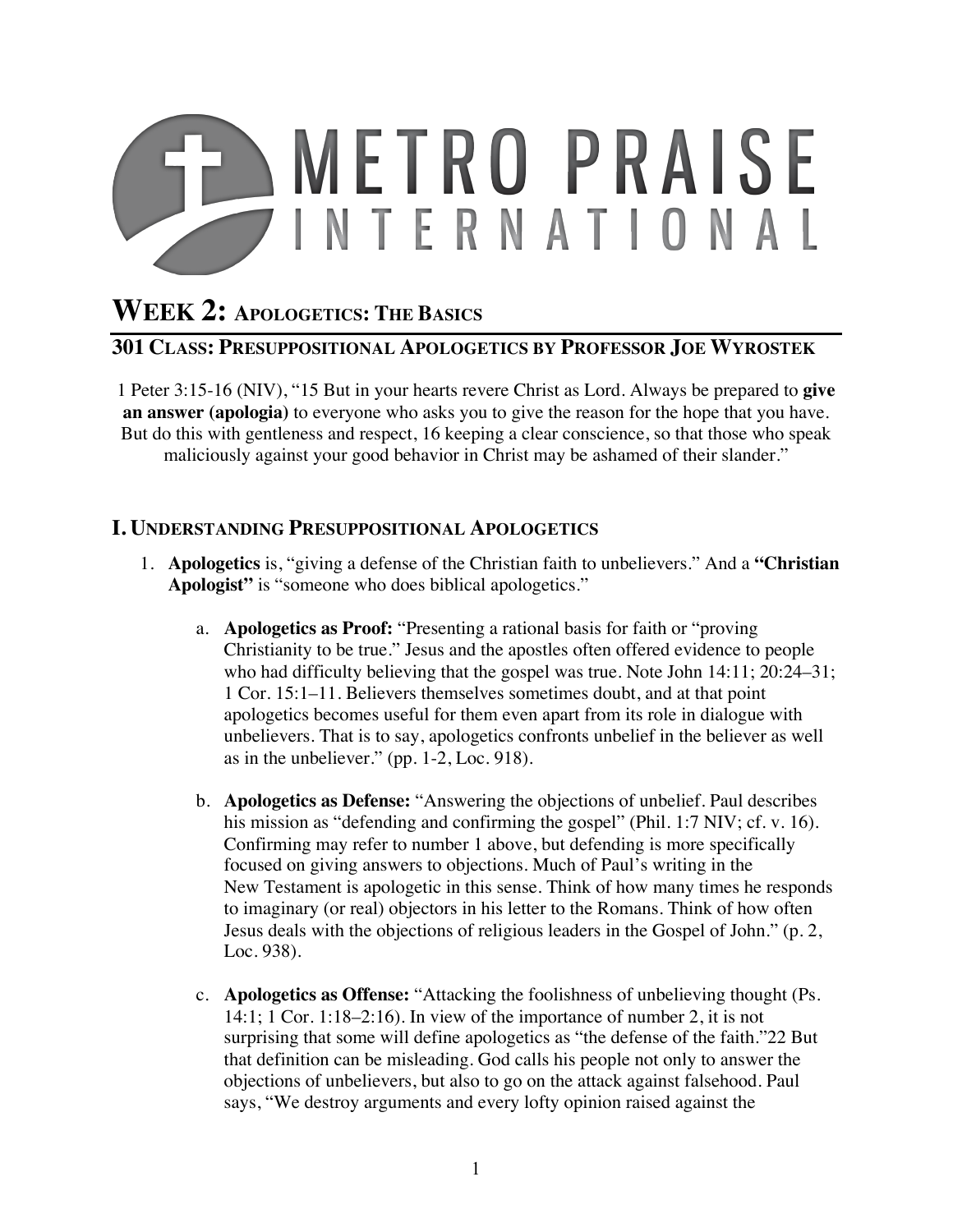knowledge of God, and take every thought captive to obey Christ" (2 Cor. 10:5). Non-Christian thinking is "folly" (ESV), or "foolishness" (NIV), according to Scripture (1 Cor. 1:18–2:16; 3:18–23), and one function of apologetics is to expose that foolishness for what it is." (p. 2, Loc. 938).

- 2. **Presuppositions** are "beliefs that people suppose beforehand to use as an antecedent (pre-condition) in logic or fact." (*Merriam-Webster's Dictionary*).
	- a. **Everyone has Presuppositions:** "We hold it to be true that circular reasoning is the only reasoning that is possible for finite man when it comes to the "first truth" or "ultimate foundation." (p. 257, Loc. 6160).
		- i. For example, the scientist argues in a circle when they try to use science to prove science or when a philosopher tries to use reason to prove reason. The non-Christian, especially the non-theist, has a faulty foundation because, "How do they know what they know about science and reason is true?"
		- ii. Therefore, circularity (or foundational presuppositions) are justified only at one point: when they are used as an argument for the ultimate criterion of all knowledge. And they can be proven true because without them in place as the necessary precondition, everything else leads to absurdity (p. 258, Loc. 6189).
			- 1. It is absurd to believe "nothing" can produce "something."
			- 2. It is absurd to believe in an infinite regress. Example, how would you ever reach the present if you had to traverse an infinite amount of time?
			- 3. It is absurd to believe that your mind and free will are an illusion, because everything you would do and think is meaningless (illusion).
			- 4. Dr. Alex Rosenberg (philosopher at Duke), answered the following questions in his book, *The Atheist Guide to Reality*: *"Is there a God?* No. *What is the nature of reality?* What physics says it is. *What is the purpose of the universe?* There is none. *What is the meaning of life?* Ditto. *Why am I here?* Just dumb luck. *Does prayer work?* Of course not. *Is there a soul? Is it immortal?* Are you kidding? *Is there free will?* Not a chance! *What happens when we die?* Everything pretty much goes on as before, except us. *What is the difference between right and wrong, good and bad?* There is no moral difference between them. *Why should I be moral?* Because it makes you feel better than being immoral. *Is abortion, euthanasia, suicide, paying taxes, foreign aid, or anything else you*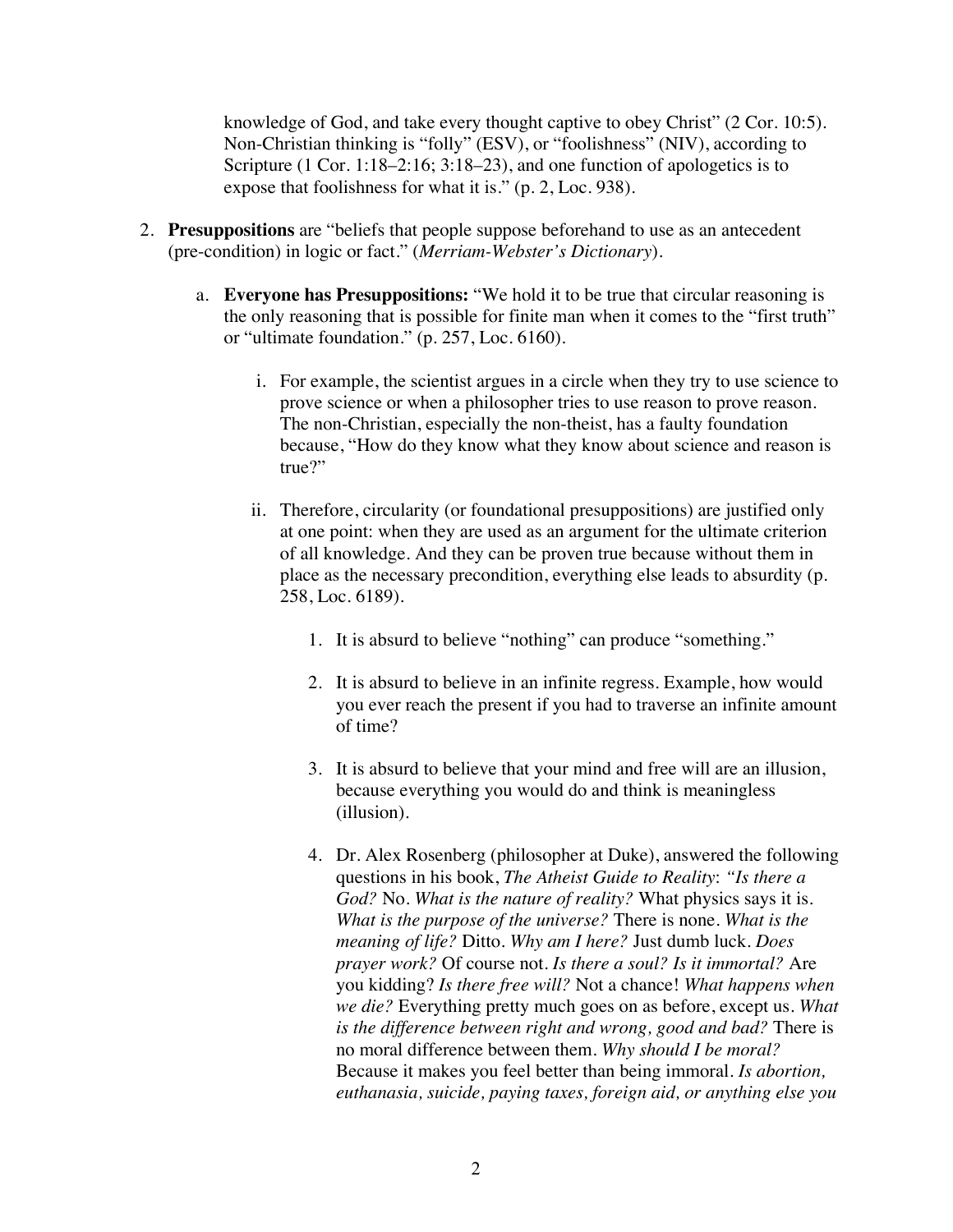*don't like forbidden, permissible, or sometimes obligatory?* Anything goes." *(Rosenberg, Alex. The Atheist's Guide to Reality: Enjoying Life without Illusions (pp. 2-3).* 

- iii. In conclusion, the Christian is valid in saying:
	- 1. Premise 1: Whatever God says is true.
	- 2. Premise 2: God said He in the Bible He is Truth.
	- 3. Conclusion: Therefore, it is true God is Truth.
- b. **Everyone has Presuppositions, but Only the Christian's are Justified:** "When we adopt the Word of God as our ultimate commitment, our ultimate standard, our ultimate criterion of truth and falsity, God's Word then becomes our "presupposition." That is to say, since we use it to evaluate all other beliefs, we must regard it as more certain than any other beliefs." (p. 3, Loc. 963).
- 3. **The Myth of Neutrality:** "To tell the unbeliever that we can reason with him on a neutral basis, however that claim might help to attract his attention, is a lie. Indeed, it is a lie of the most serious kind, for it falsifies the very heart of the gospel—that Jesus Christ is Lord. There is no neutrality. Our witness is either God's wisdom or the world's foolishness. There is nothing in between. Even if neutrality were possible, that route would be forbidden to us." (p. 8, Loc. 1038).
	- a. **Unbelievers are Rebellious, Not Neutral:** "The point is not that unbelievers are simply ignorant of the truth. Rather, God has revealed himself to each person with unmistakable clarity, both in creation (Ps. 19; Rom. 1:18–21) and in man's own nature (Gen. 1:26ff.). In one sense, the unbeliever knows God (Rom. 1:21). At some level of his consciousness or unconsciousness, that knowledge remains. But in spite of that knowledge, the unbeliever intentionally distorts the truth, exchanging it for a lie (Rom. 1:18–32; 1 Cor. 1:18–2:16 [note esp. 2:14]; 2 Cor. 4:4). Thus, the non-Christian is deceived and "led astray" (Titus 3:3). He knows God (Rom. 1:21) and does not know him at the same time (1 Cor. 1:21; 2:14). Plainly, these facts underscore the point that God's revelation must govern our apologetic approach. The unbeliever cannot (because he will not) come to faith apart from the biblical gospel of salvation. We would not know about the unbeliever's condition apart from Scripture. And we cannot address it apologetically unless we are ready to listen to Scripture's own principles of apologetics." (pp. 7-8, Loc. 1080).
	- b. **Don't Give Up Your Ground, Stand on the Rock of God's Word:** "In apologetic argument, as in everything else we do, we must presuppose the truth of God's Word. We either accept God's authority or we do not, and not to do so is sin. It doesn't matter that we sometimes find ourselves conversing with non-Christians. Then, too—perhaps especially then (for then we are bearing witness)—we must be faithful to our Lord's revelation." (p. 8, Loc. 1038).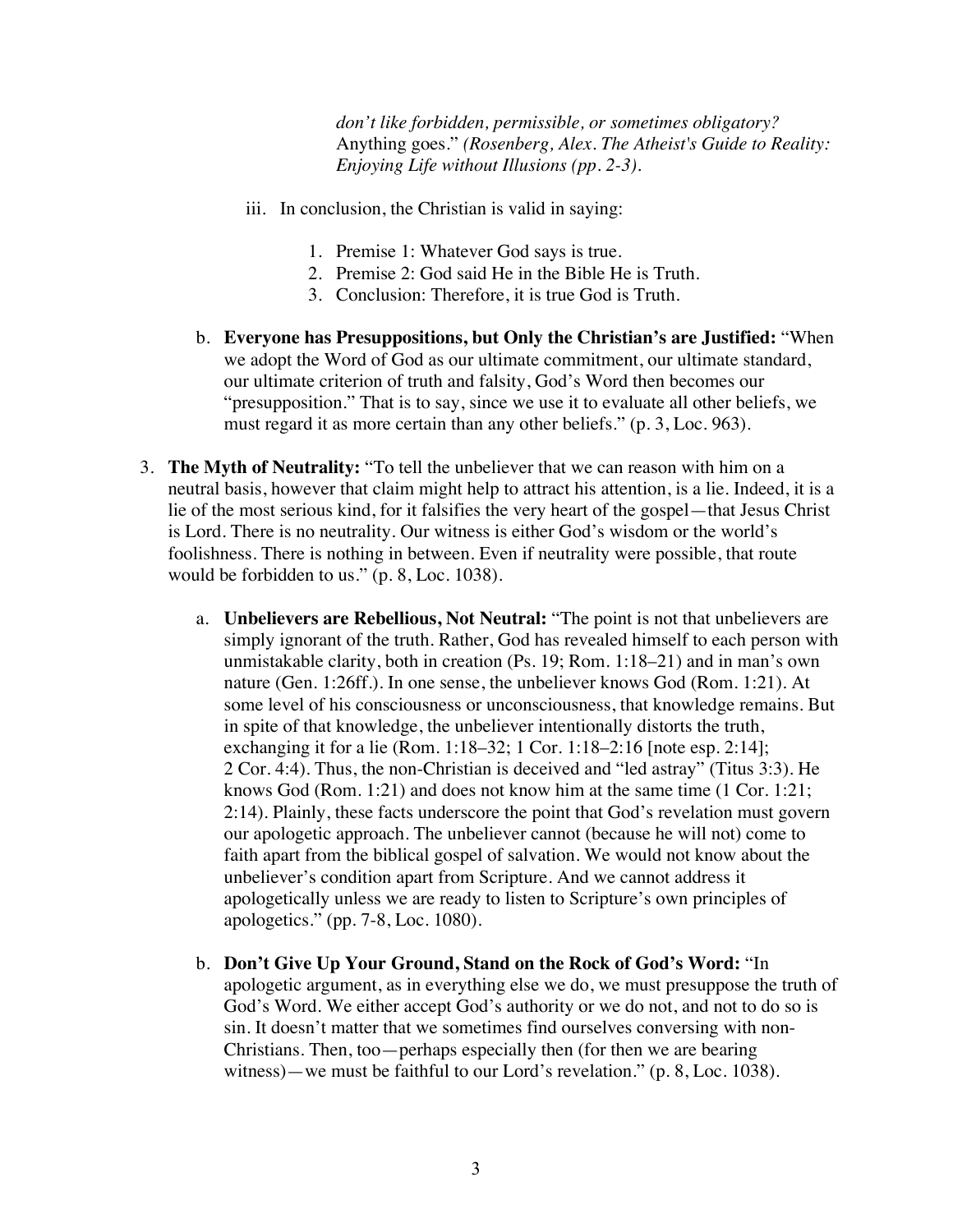- 4. **Presuppositional Apologetics:** The discipline of defending and presenting the Christian faith to unbelievers with the presuppositions that God exists and is revealed in the Bible.
	- a. **Scriptural Basis for Presuppositional Apologetics:** Acts 17:23-31, Romans 1:18-32, 1 Peter 3:15-16 & Jude 1:3. Also, consider the life of Jesus.
	- b. **Basic Understanding of the Christian's Presuppositions:** God's rationality is the basis for human faith and human faith (in God and His Word) is the basis for human reasoning. (p. 10).
		- i. C.S. Lewis' Argument from Reason (Longer Version):
			- 1. Premise 1: Since everything in nature can be wholly explained in terms of nonrational causes, human reason (more precisely, the power of drawing conclusions based solely on the rational cause of logical insight) must have a source outside of nature.
			- 2. Premise 2: If human reason came from non-reason it would lose all rational credentials and would cease to be reason.
			- 3. Premise 3: So, human reason cannot come from non-reason (from 2).
			- 4. Premise 4: So human reason must come from a source outside nature that is itself rational (from 1 and 3).
			- 5. Premise 5: This supernatural source of reason may itself be dependent on some further source of reason, but a chain of such dependent sources cannot go on forever. Eventually, we must reason back to the existence of eternal, non-dependent source of human reason.
			- 6. Conclusion: Therefore, there exists an eternal, self-existent, rational Being who is the ultimate source of human reason. This Being we call God (from 4-5). (Lewis, *Miracles*, chap. 4)
		- ii. My simple version:
			- 1. Premise 1: Reason is valid if it can be proven true without man's reason.
			- 2. Premise 2: God is the only option to validate man's reason.
			- 3. Conclusion: Therefore, either God's exists and reason is valid or God doesn't exist and reasoning is invalid and thus you cannot understand this argument.